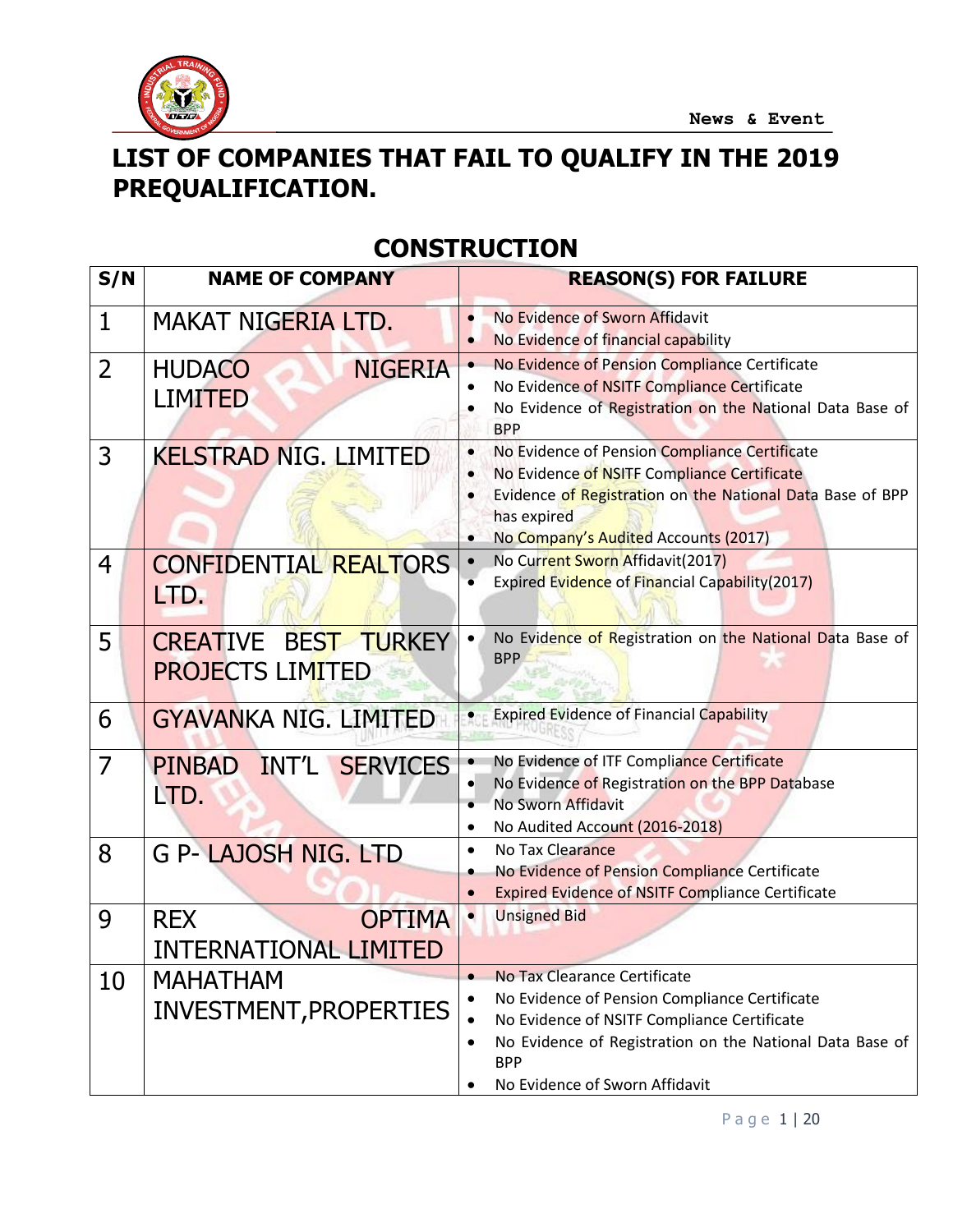

|    | <b>CONSULTANCY</b><br>8 <sub>1</sub><br>DEV.<br>LTD(MIPDC LTD)    | No complete Company's Audited Account(2017)<br>$\bullet$<br>No Company Profile and Curriculum Vitae of Key Staff<br>$\bullet$                                                                                                                                                                                                                                                                                                                                                                                                                 |
|----|-------------------------------------------------------------------|-----------------------------------------------------------------------------------------------------------------------------------------------------------------------------------------------------------------------------------------------------------------------------------------------------------------------------------------------------------------------------------------------------------------------------------------------------------------------------------------------------------------------------------------------|
| 11 | PEACEMAT HYGIENES<br>8 <sub>k</sub><br><b>ENVIROMENT SERVICES</b> | No Evidence of CAC<br>$\bullet$<br>No Tax Clearance Certificate<br>$\bullet$<br>No Evidence of Pension Compliance Certificate<br>$\bullet$<br>No Evidence of ITF Compliance Certificate<br>No Evidence of NSITF Compliance Certificate<br>Expired Evidence of Registration on the National Data Base<br>of BPP<br>No Evidence of Sworn Affidavit<br>$\bullet$<br>No Evidence of Financial Capability<br>$\bullet$<br>No Company Profile and Curriculum Vitae of Key Staff<br>No Evidence of at Least three Similar Jobs Executed<br>$\bullet$ |
| 12 | <b>MAXIMA WORKS LIMITED</b>                                       | No Evidence of Pension Compliance Certificate<br>$\bullet$<br>No Evidence of Registration on the National Data Base of<br>$\bullet$<br><b>BPP</b>                                                                                                                                                                                                                                                                                                                                                                                             |
| 13 | <b>GLOBAL</b><br><b>GEE-DEE</b><br><b>ENGINEERING LTD</b>         | No Sworn Affidavit<br>$\bullet$<br>No Evidence of Registration on the National Data Base of<br><b>BPP</b>                                                                                                                                                                                                                                                                                                                                                                                                                                     |
| 14 | <b>RESOURCES</b><br><b>NDAZZ</b><br><b>LIMITED</b>                | No Evidence of Tax Clearance<br>$\bullet$<br>No Company's Audited Account<br>$\bullet$                                                                                                                                                                                                                                                                                                                                                                                                                                                        |
| 15 | <b>INTEGRATED</b><br><b>MEGAMIX</b><br><b>SERVICES LIMITED</b>    | No Evidence of Pension Compliance Certificate<br>$\bullet$<br>No list of Plants/Equipment with Proof of Ownership/Lease<br>$\bullet$<br>ACE:<br>AND PROGR                                                                                                                                                                                                                                                                                                                                                                                     |
| 16 | <b>GLOBAL</b><br><b>BE-SHAN</b><br><b>VENTURES NIG. LTD</b>       | No Verifiable Documentary Evidence of at least 3 similar<br>$\bullet$<br>jobs Executed<br>No list of Plants/Equipment with Proof of Ownership/Lease<br>$\bullet$                                                                                                                                                                                                                                                                                                                                                                              |
| 17 | <b>SAMARCOIL LIMITED</b>                                          | <b>Unsigned Document</b><br>$\bullet$                                                                                                                                                                                                                                                                                                                                                                                                                                                                                                         |
| 18 | <b>MASY NIGERIA LIMITED</b>                                       | <b>Unsigned Bid</b><br>$\bullet$<br>No Evidence of Tax Clearance<br>No Evidence of Pension Compliance Certificate<br>No Evidence of ITF Compliance Certificate<br>$\bullet$<br>No Evidence of NSITF Compliance Certificate<br>No Evidence of Registration on the National Data Base of<br>$\bullet$<br><b>BPP</b><br>No Sworn Affidavit<br>No Company's Audited account<br>No Evidence of Financial Capability                                                                                                                                |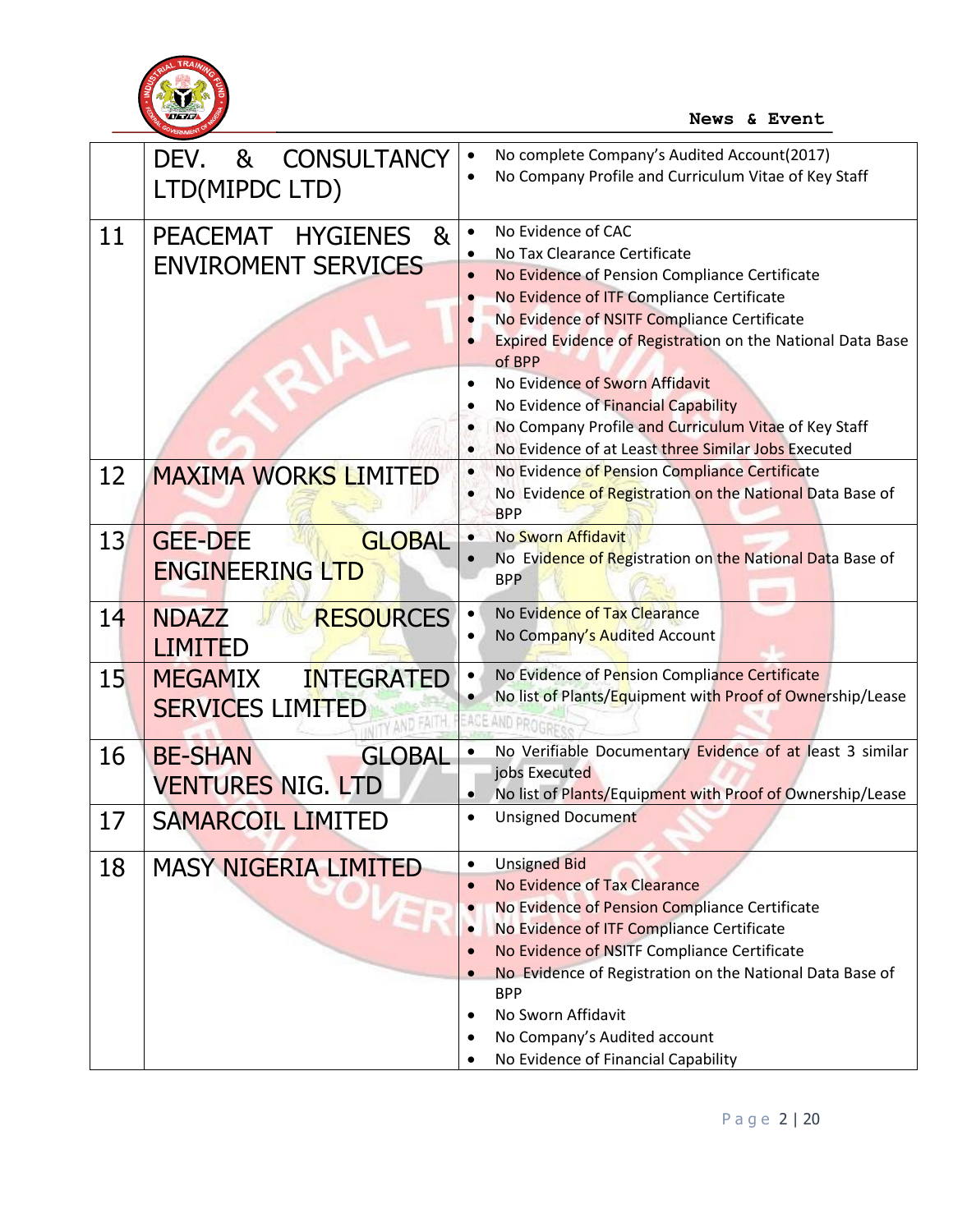

| 19 | <b>TRIPPLE</b><br>A.KINTEG<br><b>CONCEPT</b>               | No Evidence of Tax Clearance Certificate<br>$\bullet$<br>No Evidence of Pension Compliance Certificate<br>٠<br>No Evidence of ITF Compliance Certificate<br>٠<br>No Evidence of Current NSITF Compliance Certificate<br>$\bullet$<br>Company's audited Account ended 2016                                                                                                                                                                                                                                                                                                                                                                                      |
|----|------------------------------------------------------------|----------------------------------------------------------------------------------------------------------------------------------------------------------------------------------------------------------------------------------------------------------------------------------------------------------------------------------------------------------------------------------------------------------------------------------------------------------------------------------------------------------------------------------------------------------------------------------------------------------------------------------------------------------------|
|    |                                                            | No Curriculum Vitae<br>No Evidence of financial capability<br>No Verifiable Documentary Evidence of at least 3 similar<br>jobs Executed                                                                                                                                                                                                                                                                                                                                                                                                                                                                                                                        |
| 20 | <b>MAVET NIGERIA LIMITED</b>                               | <b>No Evidence of Tax Clearance</b><br>$\bullet$<br>No Evidence of Pension Compliance Certificate<br>٠<br>No Evidence of ITF Compliance Certificate<br>No Evidence of Registration on the National Data Base of<br><b>BPP</b><br>No sworn Affidavit<br>No Company's Audited Account<br>No Evidence of Financial Capability<br>No Company's Profile with Curriculum Vitae<br>No Evidence of Last three jobs<br>No List of Plants/Equipment with Proof of Ownership/Lease<br>$\bullet$                                                                                                                                                                           |
| 21 | <b>GLOBAL</b><br><b>GABDOR</b><br><b>CONCEPTS NIG. LTD</b> | No Evidence of Tax Clearance<br>$\bullet$<br>No Evidence of Pension Compliance Certificate<br>$\bullet$<br>No Evidence of NSITF Compliance Certificate<br>No Evidence of Registration on the National Data Base of<br><b>BPP</b><br>No sworn Affidavit<br>$\bullet$<br>No Company's Audited Account<br>$\bullet$<br>No Evidence of Financial Capability<br>$\bullet$<br>No Company's Profile with Curriculum Vitae of Key Staff<br>No Verifiable Documentary Evidence of at least 3 similar<br>jobs Executed<br>No List of Plants/Equipment with Proof of Ownership/Lease<br>No Memorandum of Understanding(MOU)<br>$\bullet$<br>No Covering/Forwarding Letter |
| 22 | <b>AMIJAPP</b><br><b>NIGERIA</b><br><b>LIMITED</b>         | <b>Unsigned Document</b><br>$\bullet$                                                                                                                                                                                                                                                                                                                                                                                                                                                                                                                                                                                                                          |
| 23 | <b>ABIGRANT LIMITED</b>                                    | <b>Expired Evidence of Company's Income Tax</b><br>$\bullet$                                                                                                                                                                                                                                                                                                                                                                                                                                                                                                                                                                                                   |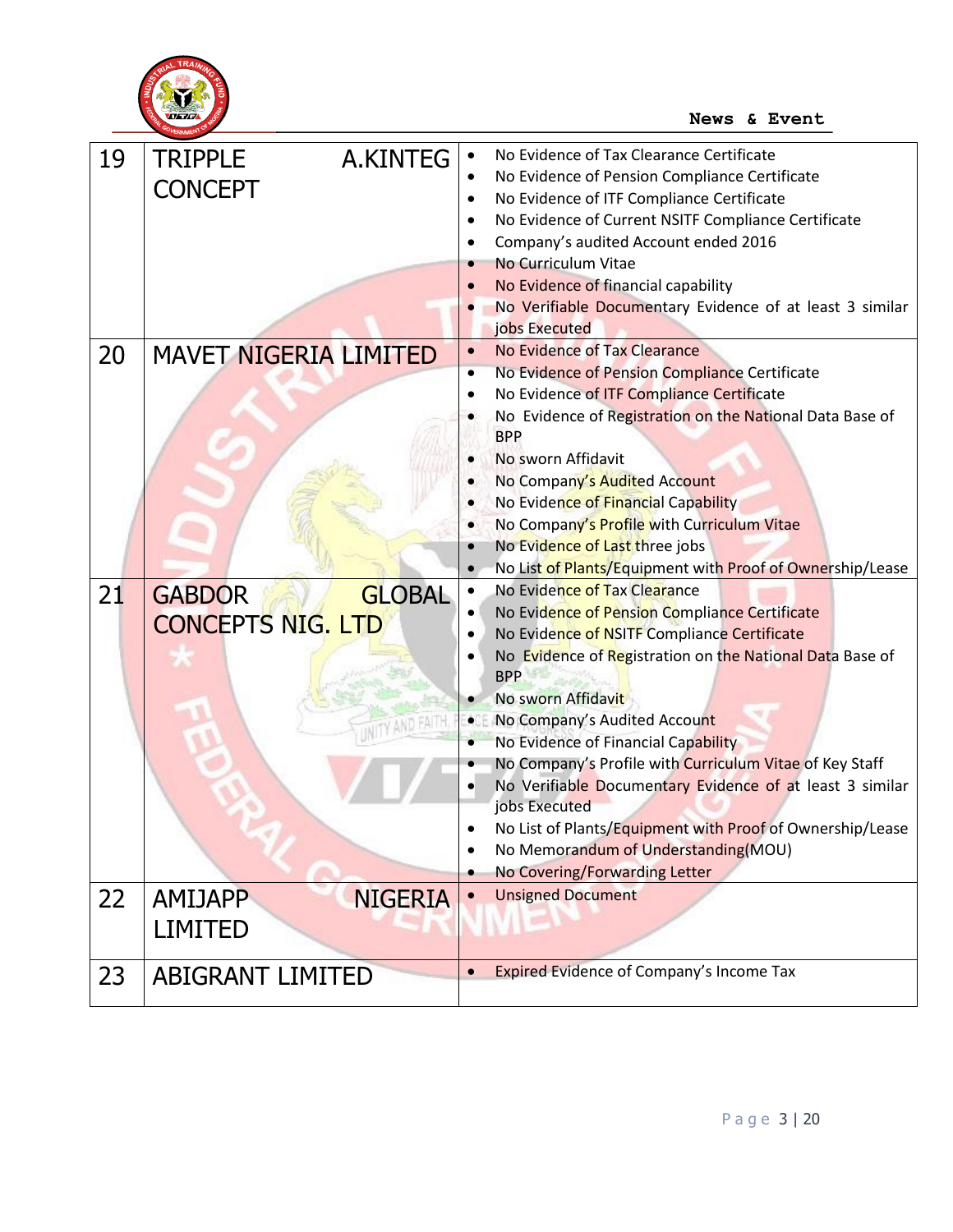

| 24 | <b>EAGLEFORD ENERGY AND</b><br>ENGINEERING SERVICES<br><b>LIMITED</b> | Unsigned bid                                                                                                                                                                                                                                                                                                                                                                                                            |
|----|-----------------------------------------------------------------------|-------------------------------------------------------------------------------------------------------------------------------------------------------------------------------------------------------------------------------------------------------------------------------------------------------------------------------------------------------------------------------------------------------------------------|
| 25 | <b>MUTUAL</b><br><b>INFRASTRUCTURE</b><br><b>LIMITED</b>              | No Evidence of Tax Clearance<br>۰<br>No Evidence of Pension Compliance Certificate<br>No Evidence of ITF Compliance Certificate<br>$\bullet$<br>No Evidence of NSITF Compliance Certificate<br>No Evidence of Registration on the National Data Base of<br><b>BPP</b><br>No sworn Affidavit<br>$\bullet$<br>No Evidence of Financial Capability<br>No Memorandum of Understanding(MOU)<br>No Covering/Forwarding Letter |
| 26 | <b>MUTUAL</b><br><b>INFRASTRUCTURE LTD</b>                            | No Evidence of Tax Clearance<br>$\bullet$<br>No Evidence of Pension Compliance Certificate<br>No Evidence of NSITF Compliance Certificate<br>No Evidence of Registration on the National Data Base of<br><b>BPP</b><br>No sworn Affidavit<br>$\bullet$<br>No Evidence of Financial Capability<br>$\bullet$<br>No Covering/Forwarding Letter                                                                             |
| 27 | MZ DIAMOND COMPANY<br><b>LIMITED</b>                                  | No Sworn Affidavit<br>$\bullet$<br>No company profile with Curriculum Vitae of Key Staff<br>$\bullet$<br>No list of Plants/Equipment with Proof of Ownership/Lease                                                                                                                                                                                                                                                      |

**RAY GOVERNMENT OF**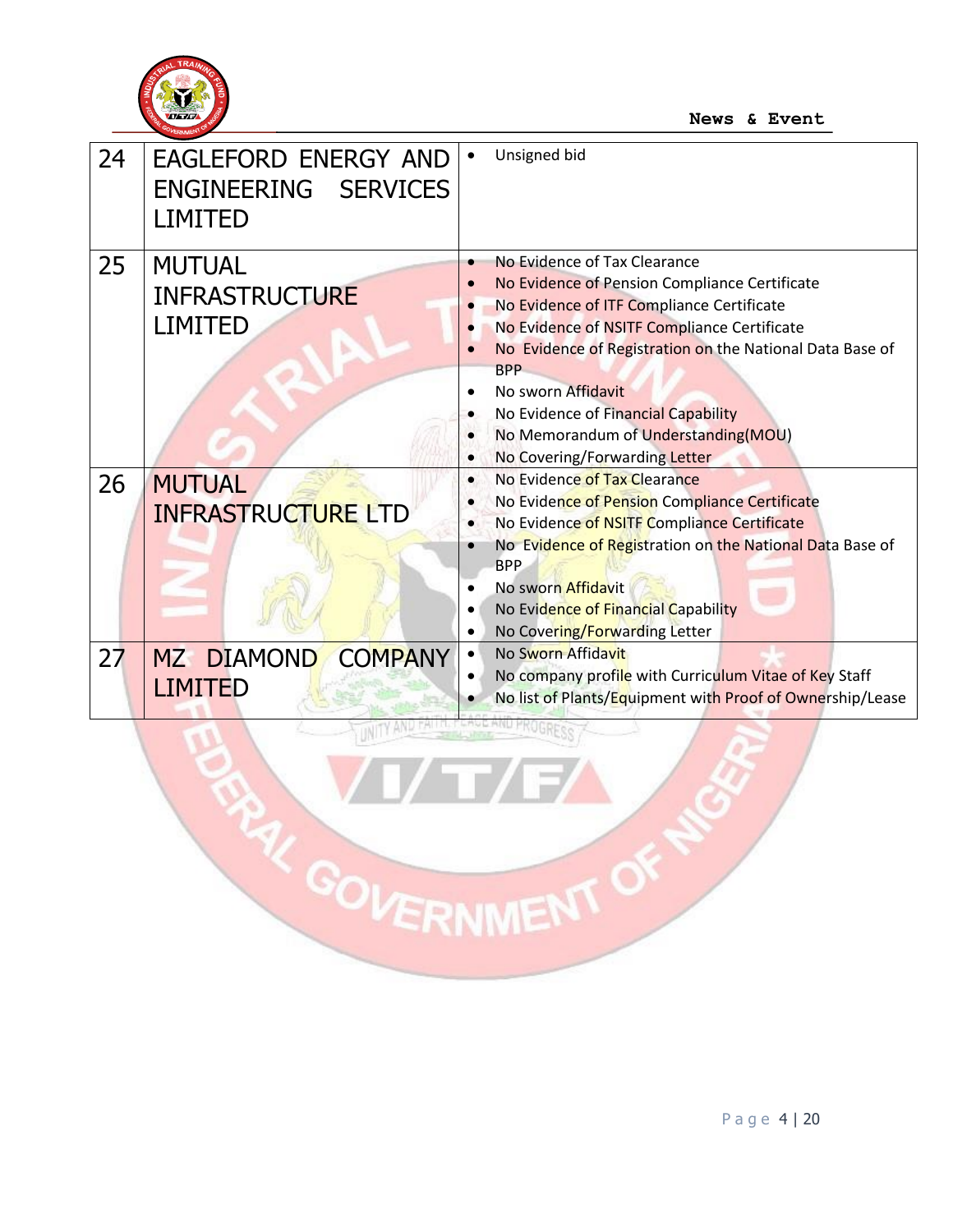

# **RENOVATION**

|                | <b>NAME OF COMPANY</b>                                           | <b>REASON(S) FOR FAILURE</b>                                                                                                                                                                                                                                                                                                                                                         |
|----------------|------------------------------------------------------------------|--------------------------------------------------------------------------------------------------------------------------------------------------------------------------------------------------------------------------------------------------------------------------------------------------------------------------------------------------------------------------------------|
| $\overline{1}$ | <b>WARP</b><br><b>NIGERIA</b><br><b>LIMITED</b>                  | <b>Unsigned Sworn Affidavit</b><br>$\bullet$<br>No Company Profile with Curriculum Vitae of Key Staff<br>$\bullet$<br>List of Plants/Equipment with Proof of Ownership/Lease                                                                                                                                                                                                         |
| $\overline{2}$ | <b>GEE</b><br>-DEE<br>ENGR.<br><b>GLOBAL</b><br><b>LTD</b>       | No sworn affidavit<br>No Evidence of BPP registration                                                                                                                                                                                                                                                                                                                                |
| 3              | <b>CONFIDENTIAL</b><br><b>REALTORS LTD</b>                       | No Sworn Affidavit<br>No Verifiable Documentary Evidence of at least 3 similar jobs Executed                                                                                                                                                                                                                                                                                         |
| $\overline{4}$ | <b>NIGERIA</b><br><b>MASY</b><br><b>LTD</b>                      | <b>Unsigned Document</b>                                                                                                                                                                                                                                                                                                                                                             |
| 5              | <b>ZIGMOND</b><br><b>TECHNOLOGIES</b><br><b>LTD</b>              | No Evidence of Tax Clearance<br>$\bullet$<br>No Evidence of Pension Compliance Certificate<br>No Evidence of ITF Compliance Certificate<br>$\bullet$<br>No Evidence of NSITF Compliance Certificate<br>$\bullet$<br>No Evidence of Registration on the National Data Base of BPP<br>No Evidence of Financial Capability<br>No List of Plants/Equipment with Proof of Ownership/Lease |
| 6              | <b>A&amp;B EVERGREEN</b><br><b>GLOBAL</b><br><b>COMCEPTS LTD</b> | <b>Unsigned Document</b>                                                                                                                                                                                                                                                                                                                                                             |
| $\overline{7}$ | <b>HUDACO</b><br><b>NIGERIA LTD</b>                              | No Evidence of Current Pension Compliance Certificate<br>$\bullet$<br>No Evidence of Registration on the National Data Base of BPP<br>$\bullet$                                                                                                                                                                                                                                      |
| 8              | <b>BENSHIQ</b><br>8 <sub>k</sub><br><b>SONS ENT</b>              | No Evidence of Pension Compliance<br>$\bullet$<br>No Evidence of Financial Capability<br>$\bullet$<br>No Curriculum Vitae of Personnel<br>No Evidence of Similar Jobs Executed<br>$\bullet$                                                                                                                                                                                          |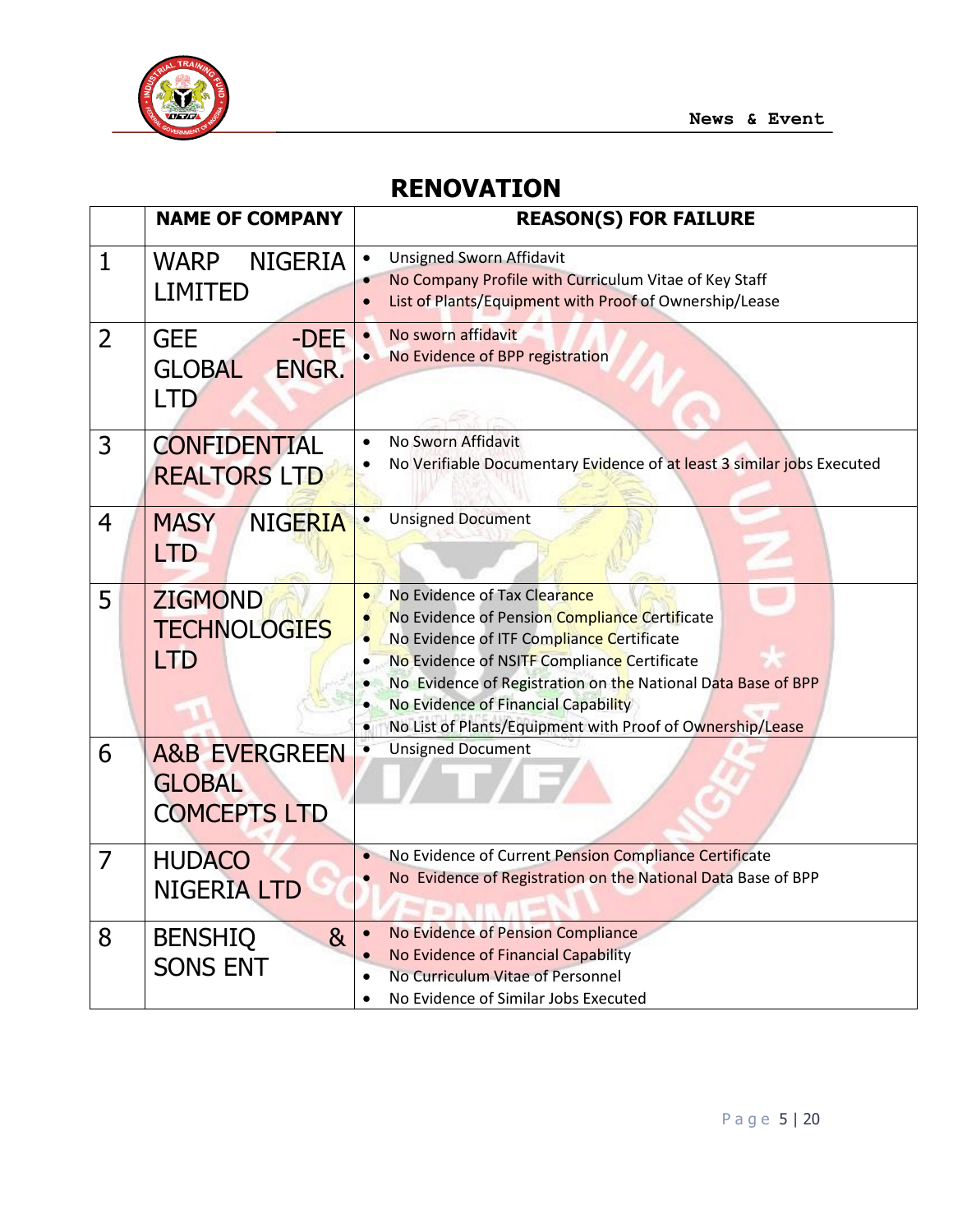

| 9<br>10 | <b>RILTEK</b><br><b>ASSOCIATES</b><br><b>LIMITED</b><br><b>ACHORU</b>    | No Evidence of Tax Clearance<br>Expired Evidence of ITF Compliance Certificate<br>Expired Evidence of NSITF Compliance Certificate<br><b>Unsigned Sworn Affidavit</b><br>No Complete Company's Audited Account<br>No List of Plants/Equipment with Proof of Ownership/Lease<br>$\bullet$<br>No Evidence of current NSITF Compliance Certificate<br>$\bullet$ |
|---------|--------------------------------------------------------------------------|--------------------------------------------------------------------------------------------------------------------------------------------------------------------------------------------------------------------------------------------------------------------------------------------------------------------------------------------------------------|
|         | <b>ASSOCIATES</b>                                                        | No Verifiable Documentary Evidence<br>No list of Plants/Equipment with Proof of Ownership/Lease<br>No Covering/Forwarding Letter<br>$\bullet$                                                                                                                                                                                                                |
| 11      | <b>BE-SHAN</b><br><b>GLOBAL</b><br><b>VENTURES</b><br>NIG.<br><b>LTD</b> | No Evidence of Sworn Affidavit<br>$\bullet$<br>No list of Plants/Equipment with Proof of Ownership<br>$\bullet$<br>Expired Evidence of Registration on the National Data Base of BPP                                                                                                                                                                         |
| 12      | <b>P &amp; P LIFE AUTO</b><br><b>LIMITED</b>                             | <b>Expired Evidence of Pension Compliance Certificate</b>                                                                                                                                                                                                                                                                                                    |
| 13      | <b>ACCORN</b><br><b>TINY</b><br><b>CONCEPTS</b>                          | <b>Expired Evidence of Pension Compliance Certificate</b><br>No Verifiable Documentary Evidence of at least 3 similar jobs Executed<br>No list of Plants/Equipment with Proof of Ownership/Lease                                                                                                                                                             |
| 14      | <b>PINBAD</b><br><b>INTERNATIONAL</b><br><b>SERVICES LTD</b>             | <b>Unsigned Document</b><br>NITY AND FAITH, PEACE AND PROGRE                                                                                                                                                                                                                                                                                                 |
| 15      | <b>ABIGRANT</b><br>LIMITED                                               | <b>Expired Evidence of Tax Clearance</b>                                                                                                                                                                                                                                                                                                                     |
| 16      | MAXIMA WORKS<br><b>LIMITED</b>                                           | No Evidence of Registration on the National Data Base of BPP<br><b>Unsigned Sworn Affidavit</b>                                                                                                                                                                                                                                                              |
| 17      | <b>ENTECH</b><br><b>DYNAMICS</b><br><b>LIMITED</b>                       | No Evidence of Tax Clearance<br>$\bullet$<br>No Verifiable Documentary Evidence of at least 3 similar jobs Executed<br>No list of Plants/Equipment with proof of Ownership/Lease                                                                                                                                                                             |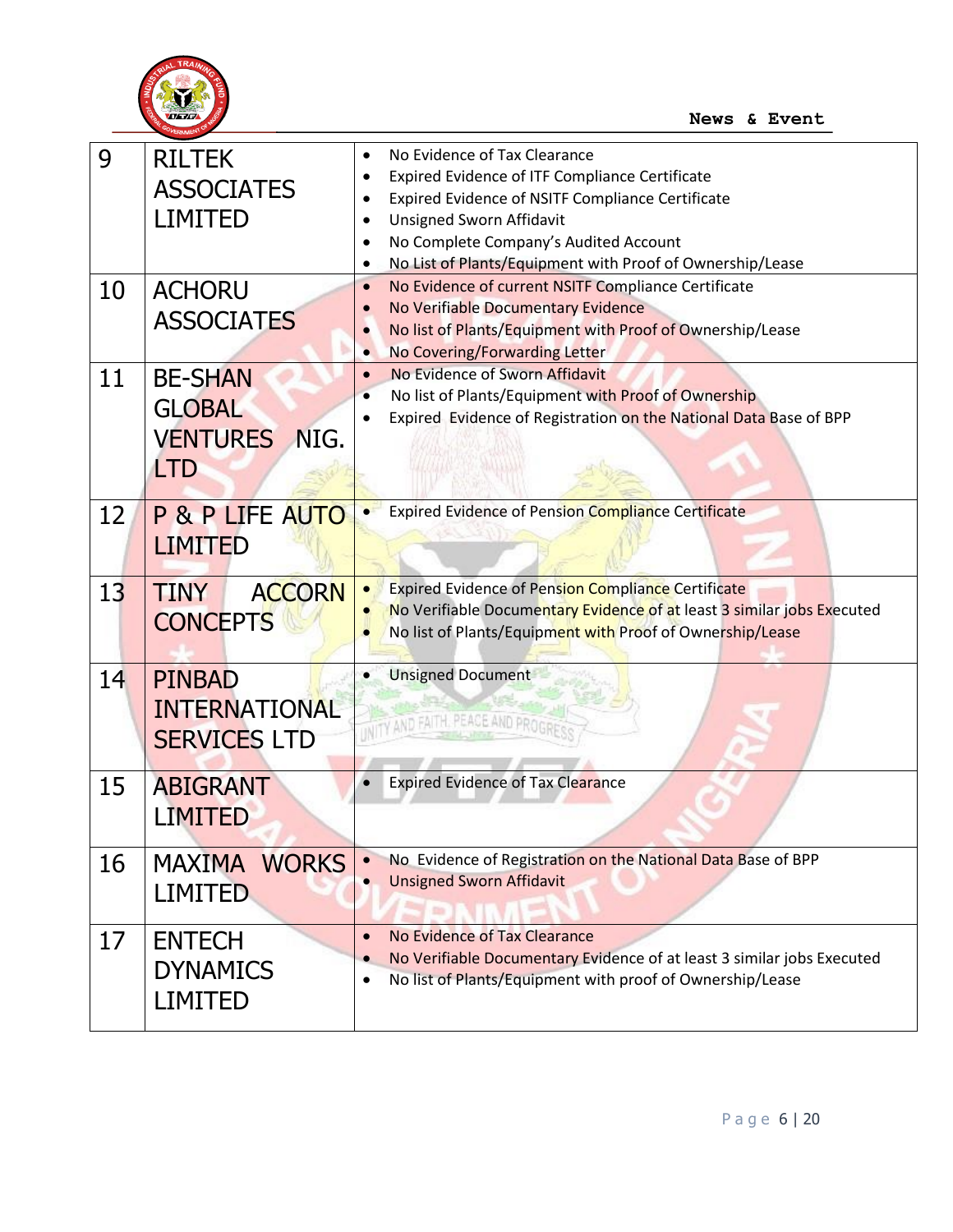

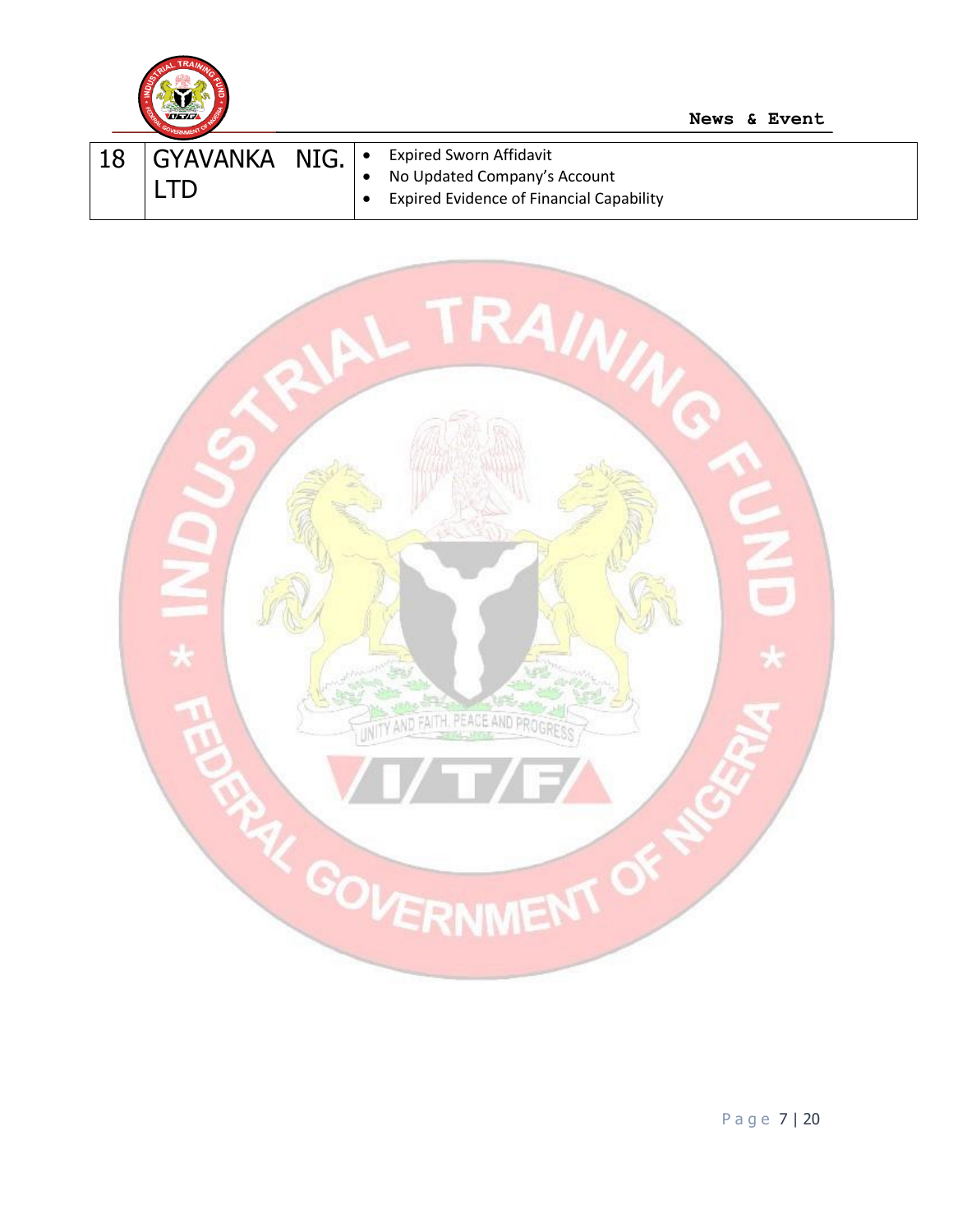

# **COMPUTER HARDWARE**

| S/N            | <b>NAME OF COMPANY</b>                                                            | <b>REASON(S) FOR FAILURE</b>                                                                                                                                                                                                                                                                                                                                                                                                         |
|----------------|-----------------------------------------------------------------------------------|--------------------------------------------------------------------------------------------------------------------------------------------------------------------------------------------------------------------------------------------------------------------------------------------------------------------------------------------------------------------------------------------------------------------------------------|
| $\mathbf{1}$   | <b>OPTIONS</b><br><b>INVESTMENTS &amp;</b><br>P.D CO. LTD                         | No Evidence of Pension Compliance Certificate<br>$\bullet$<br>No Evidence of NSITF Capability<br>No Evidence of Financial Capability<br>$\bullet$<br>No Company Profile with Curriculum Vitae of Key Staff                                                                                                                                                                                                                           |
| $\overline{2}$ | <b>COMPUTER</b><br>$A+$<br><b>TRAINING</b><br><b>TECHNOLOGY</b><br><b>LIMITED</b> | No Evidence of ITF Compliance Certificate<br>$\bullet$<br>No Evidence of NSITF Compliance Certificate<br>No Company's Audited Account<br>No Verifiable Documentary Evidence of at least 3 similar jobs Executed<br>$\bullet$                                                                                                                                                                                                         |
| 3              | <b>SHALL</b><br><b>BE</b><br><b>VENTURES</b>                                      | <b>No Tax Clearance</b><br>$\bullet$<br>No Evidence of Pension Compliance Certificate<br>$\bullet$<br>No Evidence of Current ITF Compliance Certificate<br>No Evidence of Current NSITF Compliance Certificate<br>No Evidence of Registration on the National Data Base of BPP<br>No Sworn Affidavit<br>No complete Company's Audited Account<br>No Verifiable Documentary Evidence of at least 3 similar jobs Executed<br>$\bullet$ |
| 4              | <b>COINMAC</b><br><b>INTERNATIONAL</b><br>INC.                                    | No Evidence of Current Pension Compliance Certificate<br>$\bullet$<br><b>Expired Evidence of ITF Compliance Certificate</b><br>Expired Evidence of Current NSITF Compliance Certificate<br>$\bullet$<br>No sworn Affidavit<br>No Evidence of Financial Capability<br>$\bullet$                                                                                                                                                       |
| 5              | <b>EPC</b><br><b>STABLE</b><br><b>NIGERIA</b><br><b>LIMITED</b>                   | No Evidence of current Pension Compliance Certificate                                                                                                                                                                                                                                                                                                                                                                                |
| 6              | <b>GENUINE</b><br><b>PROCUREMENT</b><br><b>SERVICES</b><br><b>LIMITED</b>         | <b>Unsigned Sworn Affidavit</b><br>$\bullet$<br><b>ERNMEN</b>                                                                                                                                                                                                                                                                                                                                                                        |
| 7              | <b>IGM</b><br><b>INVESTMENTS</b><br><b>SERVICES LTD</b>                           | No Evidence of Tax Clearance<br>$\bullet$                                                                                                                                                                                                                                                                                                                                                                                            |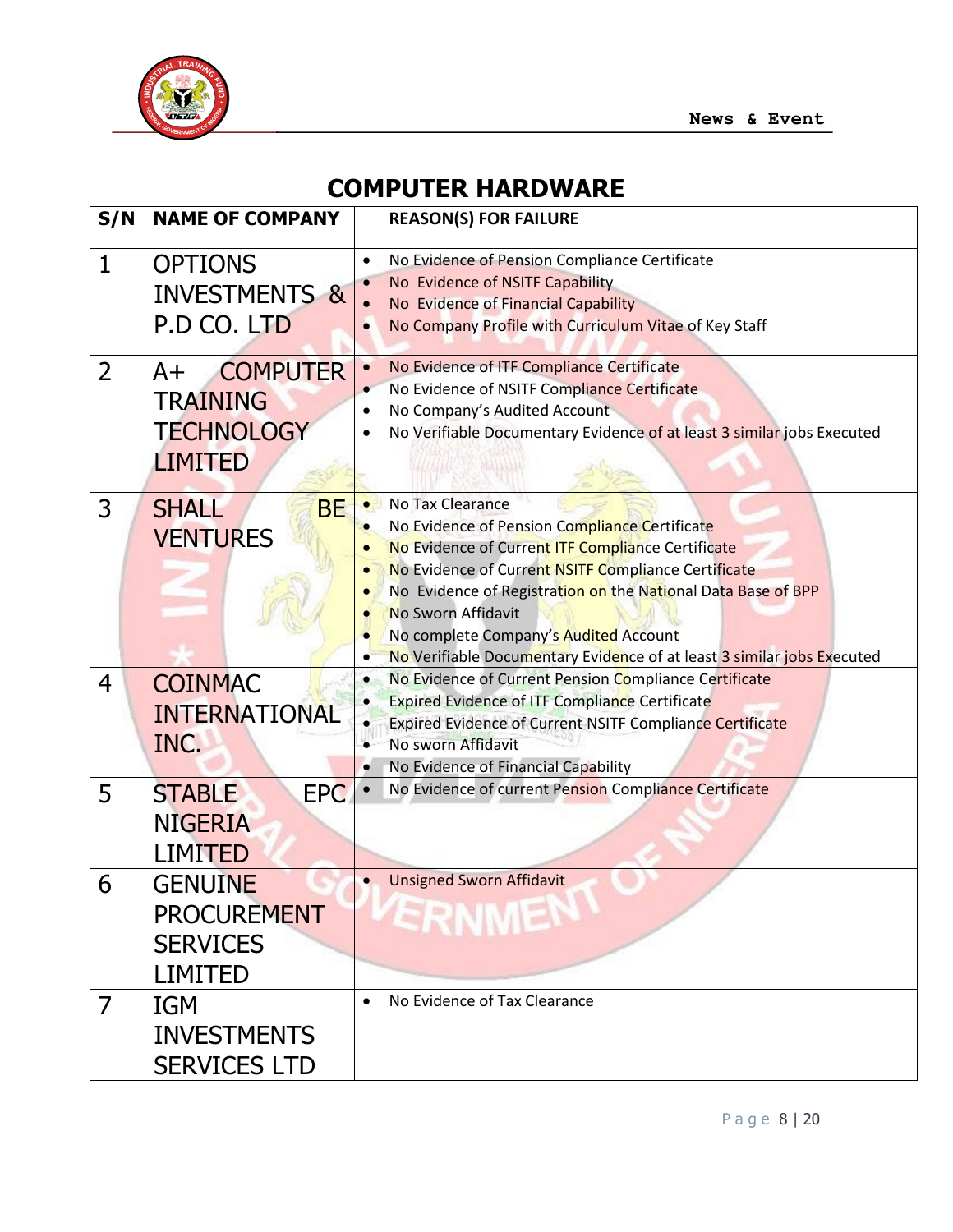

| <b>FONTERA LTD</b>   | Unsinged Bid       |
|----------------------|--------------------|
| <b>IFTI INK I TD</b> | No Sworn Affidavit |



P a g e 9 | 20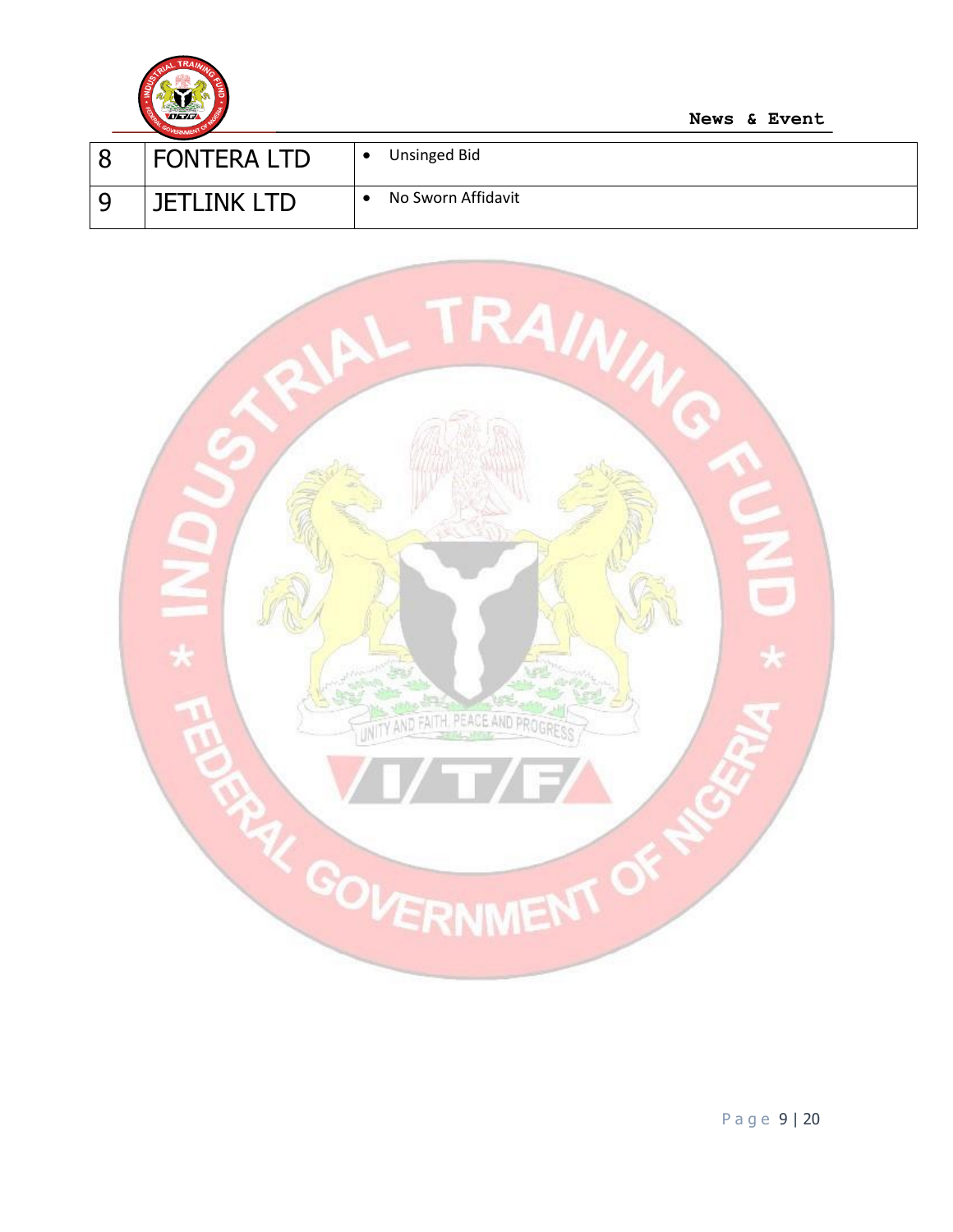

# **OFFICE FURNITURE AND FITTINGS**

| S/N          | <b>NAME OF COMPANY</b>                                                               | <b>REASON(S) FOR FAILURE</b>                                                                                                                                                                                                                                                                                                                                                                                                           |
|--------------|--------------------------------------------------------------------------------------|----------------------------------------------------------------------------------------------------------------------------------------------------------------------------------------------------------------------------------------------------------------------------------------------------------------------------------------------------------------------------------------------------------------------------------------|
| $\mathbf{1}$ | <b>ARCHICILS</b><br>NIGERIA LIMITED                                                  | Evidence of registration on the National Data Base of the BPP<br>$\bullet$<br>No Sworn Affidavit                                                                                                                                                                                                                                                                                                                                       |
| 2            | <b>CHIMACEST</b><br><b>NIGERIA LIMITED</b>                                           | No Evidence of Tax<br>$\bullet$<br>No Evidence of Current Pension Compliance Certificate<br>No Evidence of Registration on the National Data Base of BPP<br>$\bullet$<br><b>Unsigned Sworn Affidavit</b><br>$\bullet$<br>No complete Company's Audited Account<br>$\bullet$                                                                                                                                                            |
| 3            | <b>RONISEL NIG. LTD</b>                                                              | No Tax Clearance<br>$\bullet$<br>No Evidence of Pension Compliance Certificate<br>No Evidence of Current ITF Compliance Certificate<br>No Evidence of Current NSITF Compliance Certificate<br>No Evidence of Registration on the National Data Base of BPP<br>No Sworn Affidavit<br>No Company's Audited Account<br>No Evidence of Financial Capability<br>$\bullet$                                                                   |
| 4            | <b>BENSHIG</b><br><b>AND</b><br>SONS ENT LTD                                         | Evidence of Current Pension Compliance Certificate<br>$\bullet$<br>Expired Evidence of Registration on the National Data Base of BPP<br>Expired Sworn Affidavit                                                                                                                                                                                                                                                                        |
| 5            | <b>KIMBERLEY-MATT</b><br>NIGERIA LIMITED                                             | No Tax Clearance<br>$\bullet$<br>No Evidence of Pension Compliance Certificate<br>$\bullet$<br>No Evidence of Current ITF Compliance Certificate<br>$\bullet$<br>No Evidence of Current NSITF Compliance Certificate<br>$\bullet$<br>No Evidence of Registration on the National Data Base of BPP<br>No Sworn Affidavit<br>$\bullet$<br>No Evidence of Financial Capability<br>$\bullet$<br>No Covering/Forwarding letter<br>$\bullet$ |
| 6            | <b>KELSTRAD</b><br>NIG.<br>LTD                                                       | No Evidence of Pension Compliance Certificate<br>$\bullet$<br>No Evidence of NSITF Compliance Certificate<br>No Evidence of Enrolment on the BPP Data Base<br>$\bullet$<br>No Audited Account (2016-2018)                                                                                                                                                                                                                              |
| 7            | <b>SYSTEM</b><br><b>NEW</b><br><b>BUSINESS</b><br><b>INFORMATION</b><br>NIGERIA LTD. | <b>Expired Evidence of Pension Compliance Certificate</b><br>$\bullet$<br>No Company Profile with Curriculum Vitae of Key Staff                                                                                                                                                                                                                                                                                                        |
| 8            | <b>NDAZZ RESOURCES</b><br><b>LIMITED</b>                                             | No Evidence of Tax Clearance<br>$\bullet$<br>No Company's Audited Account                                                                                                                                                                                                                                                                                                                                                              |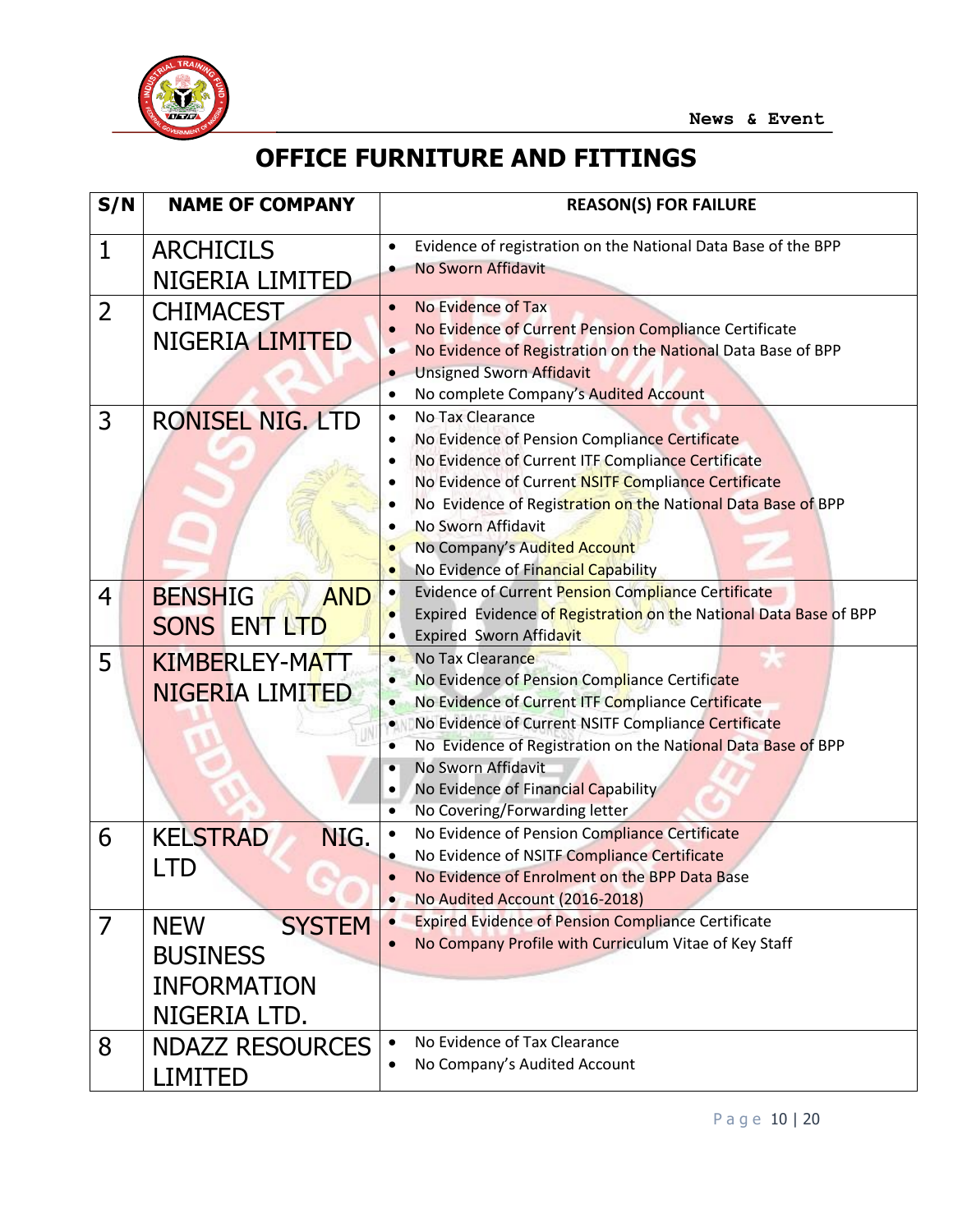

| 9  | <b>NINGI</b><br><b>BUILDING</b><br><b>MATERIALS</b><br>&<br><b>FURNITURE LTD</b> | No Tax Clearance<br>No Evidence of Pension Compliance Certificate<br>No Evidence of Current ITF Compliance Certificate<br>No Evidence of Current NSITF Compliance Certificate<br>$\bullet$<br>No Evidence of Registration on the National Data Base of BPP<br>No Sworn Affidavit<br>No Evidence of Financial Capability<br>$\bullet$<br>No Company Profile with Curriculum Vitae of Key Staff<br>$\bullet$<br>No Verifiable Documentary Evidence of at least 3 similar jobs Executed<br>$\bullet$ |
|----|----------------------------------------------------------------------------------|---------------------------------------------------------------------------------------------------------------------------------------------------------------------------------------------------------------------------------------------------------------------------------------------------------------------------------------------------------------------------------------------------------------------------------------------------------------------------------------------------|
| 10 | <b>KABUSU INT' EXIM</b>                                                          | No Evidence of Current Pension Compliance Certificate<br>No Evidence of Registration on the National Data Base of BPP                                                                                                                                                                                                                                                                                                                                                                             |
| 11 | <b>VOCHMAL</b>                                                                   | <b>Unsigned Document</b><br>$\bullet$                                                                                                                                                                                                                                                                                                                                                                                                                                                             |
| 12 | <b>ENTECH DYNAMICS</b><br>LIMITED                                                | No Evidence of Tax Clearance<br>$\bullet$<br>No Verifiable Documentary Evidence of at least 3 similar jobs Executed                                                                                                                                                                                                                                                                                                                                                                               |
| 13 | <b>ABILELE PROJECTS</b><br>NIGERIA LIMITED                                       | No Evidence of Tax Clearance                                                                                                                                                                                                                                                                                                                                                                                                                                                                      |
| 14 | <b>FONTERA LTD</b>                                                               | <b>Unsigned Bid</b><br>$\bullet$                                                                                                                                                                                                                                                                                                                                                                                                                                                                  |

ENTY AND FAITH PEACE AND PROGRESS

PAY GOVERNMENT OF

P a g e 11 | 20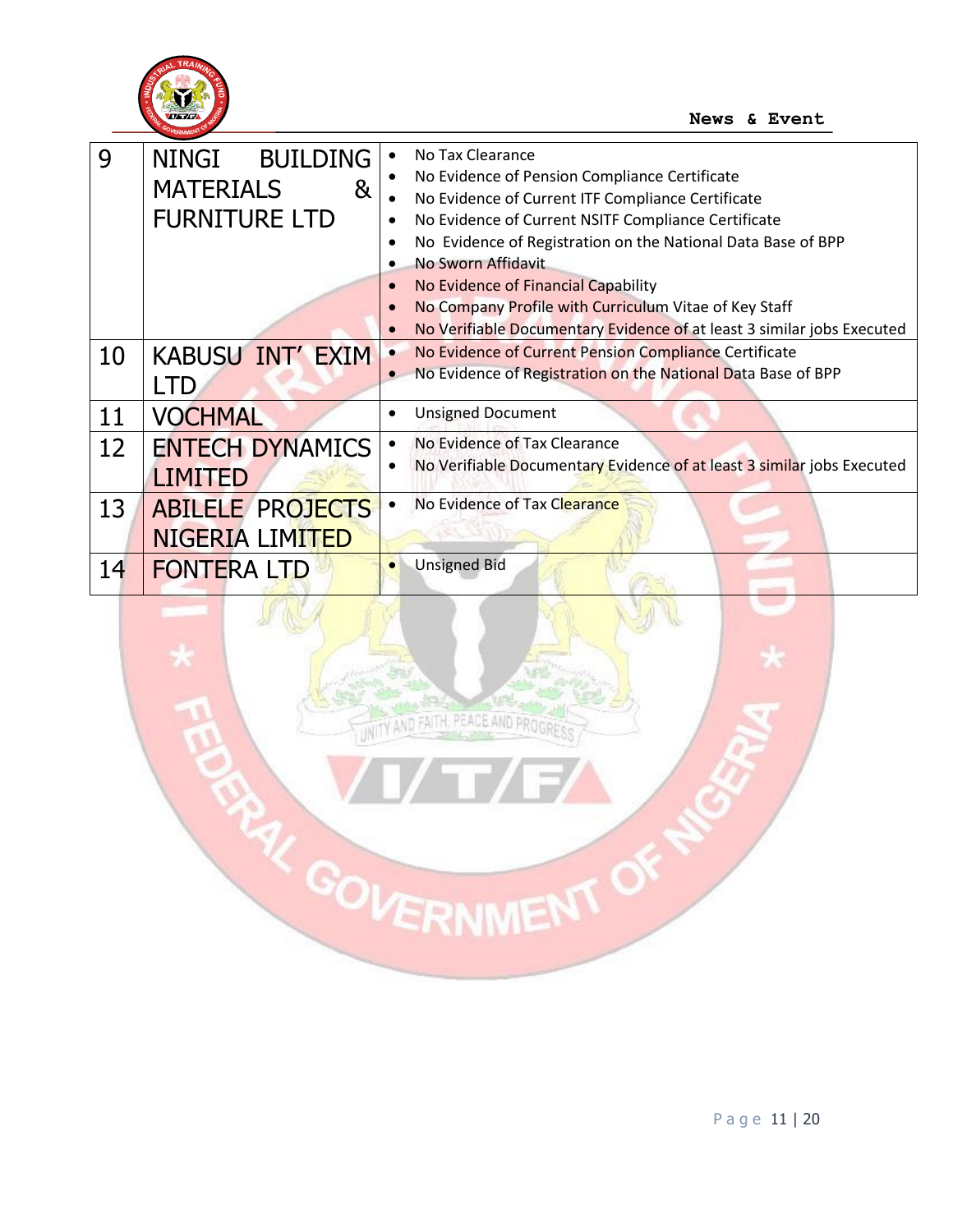

# **TRAINING PROGRAM EQUIPMENT**

| S/N | <b>NAME OF COMPANY</b>                                     | <b>REASON(S) FOR FAILURE</b>                                                                                                              |
|-----|------------------------------------------------------------|-------------------------------------------------------------------------------------------------------------------------------------------|
|     | <b>SANDSTONE</b><br><b>ASSOCIATES LIMITED</b>              | <b>Expired Pension Compliance Certificate</b><br><b>Expired ITF Compliance Certificate</b><br><b>Expired NSITF Compliance Certificate</b> |
|     |                                                            | No Evidence of Registration on the National Data Base of BPP                                                                              |
|     | <b>GENUINE</b><br><b>PROCUREMENT</b>                       | <b>Unsigned Sworn Affidavit</b>                                                                                                           |
|     | <b>SERVICES LTD</b>                                        |                                                                                                                                           |
|     | BUS.<br><b>SYSTEM</b><br><b>NEW</b><br><b>INFO NIG LTD</b> | No Evidence of Pension Compliance<br>$\bullet$                                                                                            |

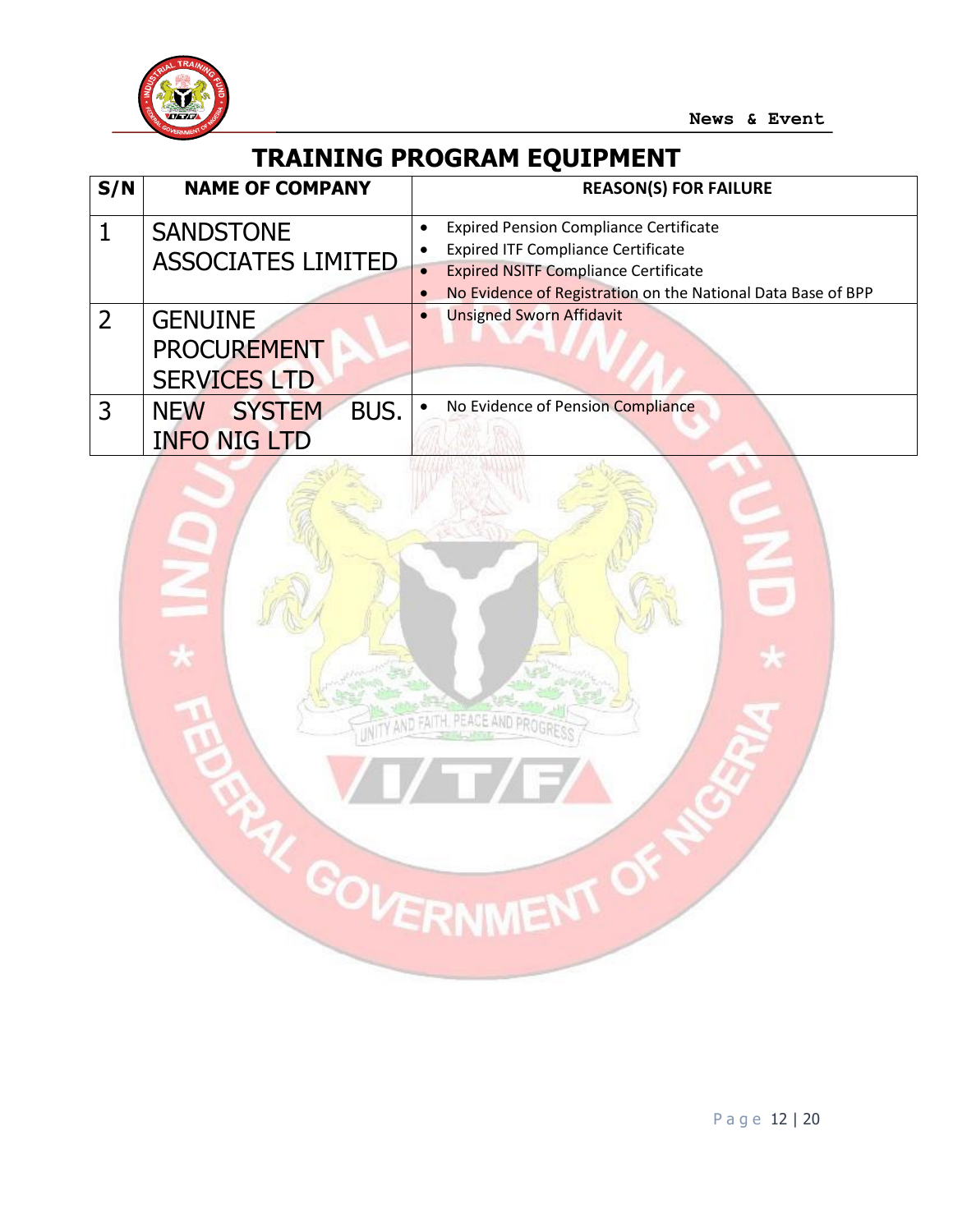

#### **PROJECT VEHICLES**

| S/N            | <b>NAME OF COMPANY</b>                                      | <b>REASON(S) FOR FAILURE</b>                                                                                                                                |
|----------------|-------------------------------------------------------------|-------------------------------------------------------------------------------------------------------------------------------------------------------------|
| $\mathbf{1}$   | PACBELL NIG. LTD                                            | Company not Included in the National Automotive Design and<br>$\bullet$<br>Development Council's approved list of Local Manufacturers of<br><b>Vehicles</b> |
| $\overline{2}$ | <b>SEED</b><br><b>INTEGRATED</b><br><b>RESOURCES LTD</b>    | Company not Included in the National Automotive Design and<br>$\bullet$<br>Development Council's approval list of Local Manufacturers of<br><b>Vehicles</b> |
| 3              | <b>MATRIX AUTOMOBILE</b><br><b>SYSTEMS LTD</b>              | Company not Included in the National Automotive Design and<br>$\bullet$<br>Development Council's approved list of Local Manufacturers of<br>Vehicles        |
| $\overline{4}$ | P&P<br><b>LIFE</b><br><b>AUTO</b><br><b>LIMITED</b>         | Company not Included in the National Automotive Design and<br>$\bullet$<br>Development Council's approved list of Local Manufacturers of<br>Vehicles        |
| 5              | <b>GENERAL</b><br>A.A.F<br><b>MERCHANT NIG. LTD</b>         | Company not Included in the National Automotive Design and<br>$\bullet$<br>Development Council's approved list of Local Manufacturers of<br>Vehicles        |
| 6              | <b>MOTORS</b><br><b>NIG</b><br>A.S.D<br><b>LTD</b>          | Company not Included in the National Automotive Design and<br>$\bullet$<br>Development Council's approved list of Local Manufacturers of<br><b>Vehicles</b> |
| $\overline{7}$ | <b>SPECIAL</b><br><b>RIDA</b><br><b>VEHICLE SERVICE LTD</b> | Company not Included in the National Automotive Design and<br>$\bullet$<br>Development Council's approved list of Local Manufacturers of<br>Vehicles        |

W GOVERNMENT OF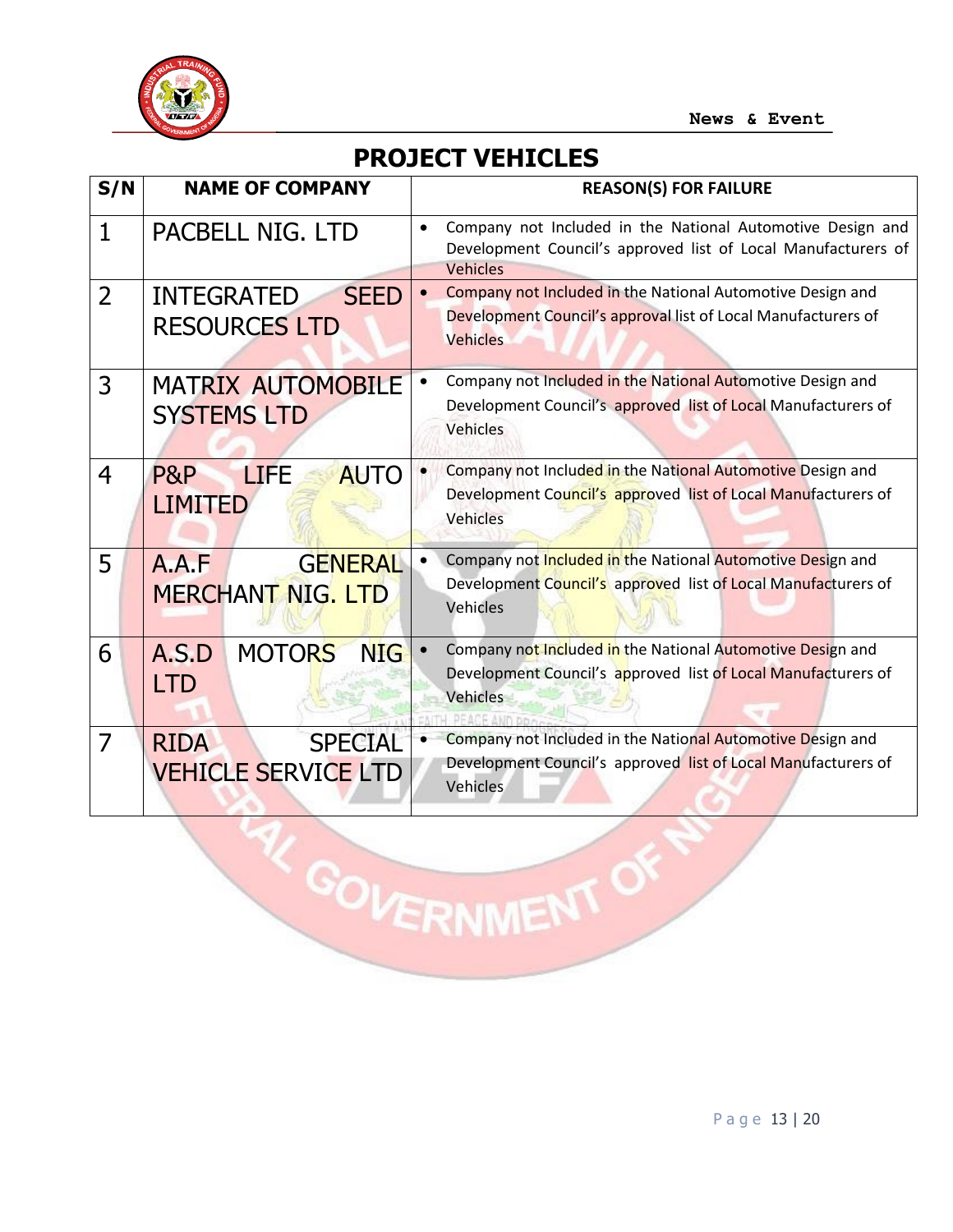

#### **ICT SERVICES**

| S/N            | <b>NAME OF COMPANY</b>                                         | <b>REASON(S) FOR FAILURE</b>                                                                                                                                                                                                                                                                                                                                             |
|----------------|----------------------------------------------------------------|--------------------------------------------------------------------------------------------------------------------------------------------------------------------------------------------------------------------------------------------------------------------------------------------------------------------------------------------------------------------------|
| 1              | <b>EPC</b><br><b>STABLE</b><br><b>NIGERIA LTD</b>              | No Evidence of Pension Compliance Certificate                                                                                                                                                                                                                                                                                                                            |
| $\overline{2}$ | VDT<br><b>COMMUNICATIONS</b><br><b>LTD</b>                     | <b>Expired Tax Clearance Certificate</b>                                                                                                                                                                                                                                                                                                                                 |
| 3              | <b>LAYERZ LIMITED</b>                                          | No Evidence of Registration on the National Data Base of BPP                                                                                                                                                                                                                                                                                                             |
| $\overline{4}$ | <b>MULTI-MEDIA</b><br><b>DEVICE CONCEPTS</b>                   | No Evidence of CAC Certificate<br>Unsigned Sworn Affidavit<br>No Verifiable Documentary Evidence of at Least three similar jobs<br>executed                                                                                                                                                                                                                              |
| 5              | <b>BENT</b><br><b>TELECOM</b><br><b>NETWORK</b><br>NIGERIA LTD | No Tax Clearances Certificate<br>No Evidence of Pension Compliance Certificate<br>No Evidence of Current ITF Compliance Certificate<br>$\bullet$<br>No Evidence of Current NSITF Compliance Certificate<br>Expired Evidence of registration on the National Data Base of BPP<br>No Company's Audited Accounts<br>No company's Profile with Curriculum Vitae of Key Staff |
| 6              | <b>NETACCESS</b><br><b>COMMUNICATIONS</b><br>_TD               | No Evidence of Tax<br>$\bullet$<br>No Evidence of registration on the National Data Base of BPP<br>AND FALLY. PLA                                                                                                                                                                                                                                                        |

**RAY GOVERNMENT OF**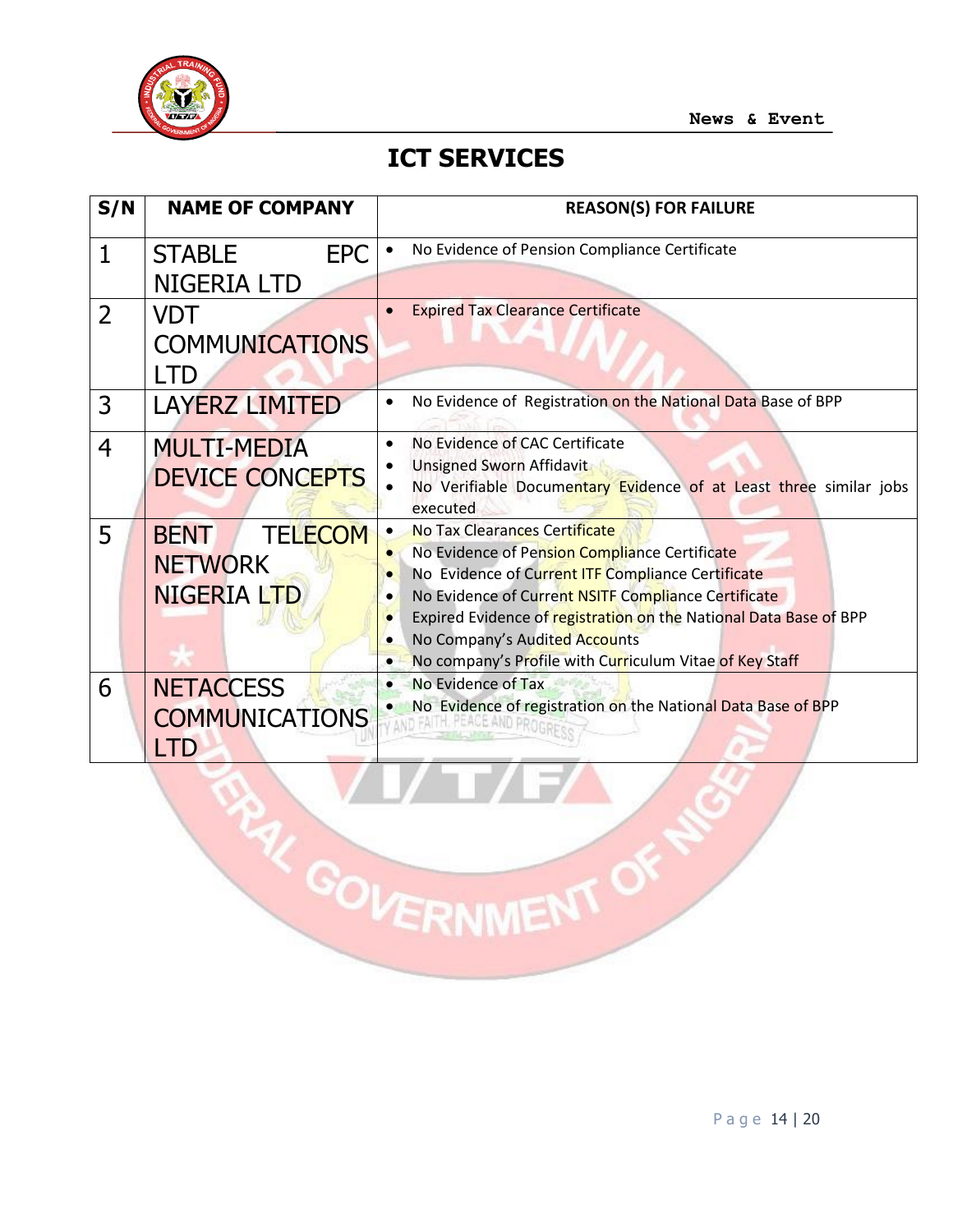

# **TRAINING SERVICES**

| S/N            | <b>NAME OF COMPANY</b>                                                                               | <b>REASON(S) FOR FAILURE</b>                                                                                                                                                                           |
|----------------|------------------------------------------------------------------------------------------------------|--------------------------------------------------------------------------------------------------------------------------------------------------------------------------------------------------------|
| $\mathbf{1}$   | <b>ABILELE PROJECTS</b><br>NIGERIA LIMITED                                                           | No Evidence of Tax clearance<br>No Covering Forwarding letter                                                                                                                                          |
| $\overline{2}$ | <b>GENVINE</b><br><b>PROCUEMENT</b><br><b>SERVICE</b>                                                | <b>Unsigned Sworn Affidavit</b>                                                                                                                                                                        |
| 3              | <b>CONSULT</b><br>O.G<br><b>LIMITED</b>                                                              | <b>Expired Evidence of Tax Clearance</b><br>No Evidence of Current Pension Compliance Certificate                                                                                                      |
| 4              | <b>STALWART</b><br><b>JEIN</b><br><b>LIMITED</b>                                                     | <b>Unsigned Sworn Affidavit</b>                                                                                                                                                                        |
| 5              | <b>SONS</b><br><b>BOLTEM</b><br>8 <sub>1</sub><br><b>SERVICES</b><br><b>GLOBAL</b><br><b>LIMITED</b> | Expired Evidence of registration on the National Data Base of BPP<br>No sworn Affidavit<br>No Evidence of Financial Capability                                                                         |
| 6              | <b>BRICKMETRIC</b><br><b>ASSOCIATES</b>                                                              | No Evidence of Tax Clearance                                                                                                                                                                           |
| $\overline{7}$ | <b>EQUALTEK NIGERIA</b><br><b>LTD</b>                                                                | <b>Unsigned Sworn Affidavit</b>                                                                                                                                                                        |
| 8              | <b>MULTI</b><br><b>ZEBRA</b><br><b>SERVICES LIMITED</b>                                              | No Evidence of NSITF Compliance Certificate                                                                                                                                                            |
| 9              | <b>JETLINK LTD</b>                                                                                   | <b>Expired Sworn Affidavit</b>                                                                                                                                                                         |
| 10             | <b>COINMAC</b><br><b>INTERNATIONAL</b><br><b>INC</b>                                                 | <b>Expired Pension Compliance Certificate</b><br><b>Expired ITF Compliance Certificate</b><br><b>Expired NSITF Compliance Certificate</b><br>No Sworn Affidavit<br>No Evidence of Financial Capability |
| 11             | <b>NIPHEMY</b><br><b>SOLUTION LTD</b>                                                                | NO Evidence of registration on the National Data Base of BPP<br>$\bullet$<br>No Sworn Affidavit                                                                                                        |
| 12             | <b>GODDY</b><br><b>TOP</b><br>NIGERIA LIMITED                                                        | Expired Evidence of registration on the National Data Base of BPP<br>No Sworn Affidavit                                                                                                                |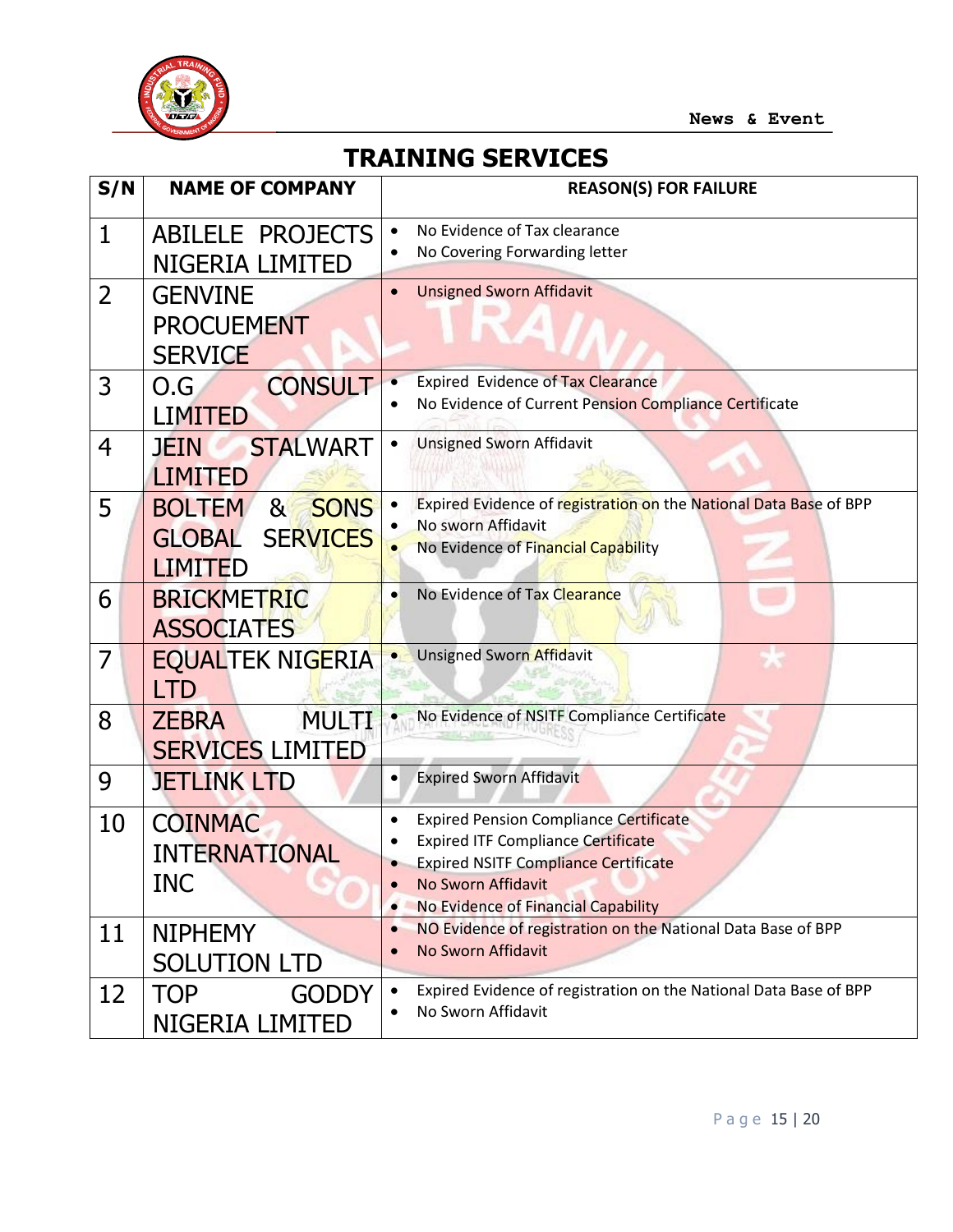

|    | <b>NIGERIA</b><br>)SA | No Sworn Affidavit<br>$\bullet$                                   |
|----|-----------------------|-------------------------------------------------------------------|
|    | IMITED <sub>-</sub>   | No Evidence of financial capability                               |
| 14 | <b>ISTRYV LIMITED</b> | Expired evidence of Pension Compliance Certificate                |
|    |                       | Expired Evidence of registration on the National Data Base of BPP |
|    |                       | No Company's Audited Account                                      |
| 15 | <b>PANE GROUP LTD</b> | <b>Expired evidence of Company Tax</b>                            |
|    |                       | <b>Expired Evidence of Pension Compliance Certificate</b>         |
|    |                       | <b>Expired Evidence of ITF Compliance Certificate</b>             |
|    |                       | <b>Expired Evidence of NSITF Compliance Certificate</b>           |
|    |                       | Expired Evidence of registration on the National Data Base of BPP |

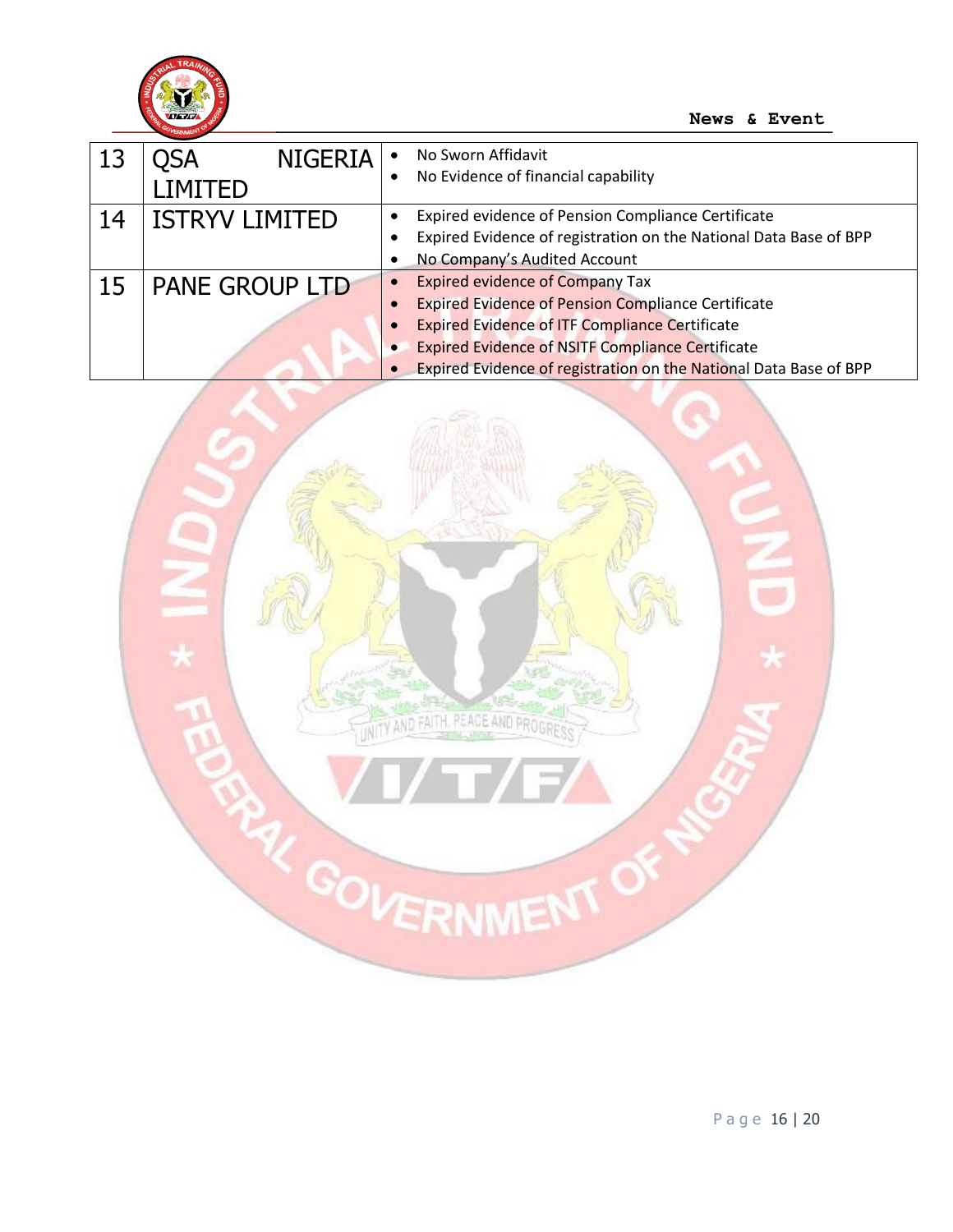

# **CATERING SERVICES**

| S/N          | <b>NAME OF COMPANY</b> | <b>REASON(S) FOR FAILURE</b>           |
|--------------|------------------------|----------------------------------------|
| $\mathbf{1}$ | TASTY FINGERS          | <b>Unsigned Documents</b><br>$\bullet$ |
|              | <b>ENTERPRISES</b>     | 4                                      |
|              |                        |                                        |
|              |                        |                                        |
|              |                        |                                        |
|              |                        |                                        |
|              |                        |                                        |
|              |                        |                                        |
|              |                        | $\star$                                |
|              |                        |                                        |
|              |                        | WITY AND FAITH, PEACE AND PROGRES      |
|              |                        | <b>The Co</b><br>$\sqrt{2}$            |
|              |                        |                                        |
|              |                        |                                        |
|              |                        | GOVERNMENT O                           |
|              |                        |                                        |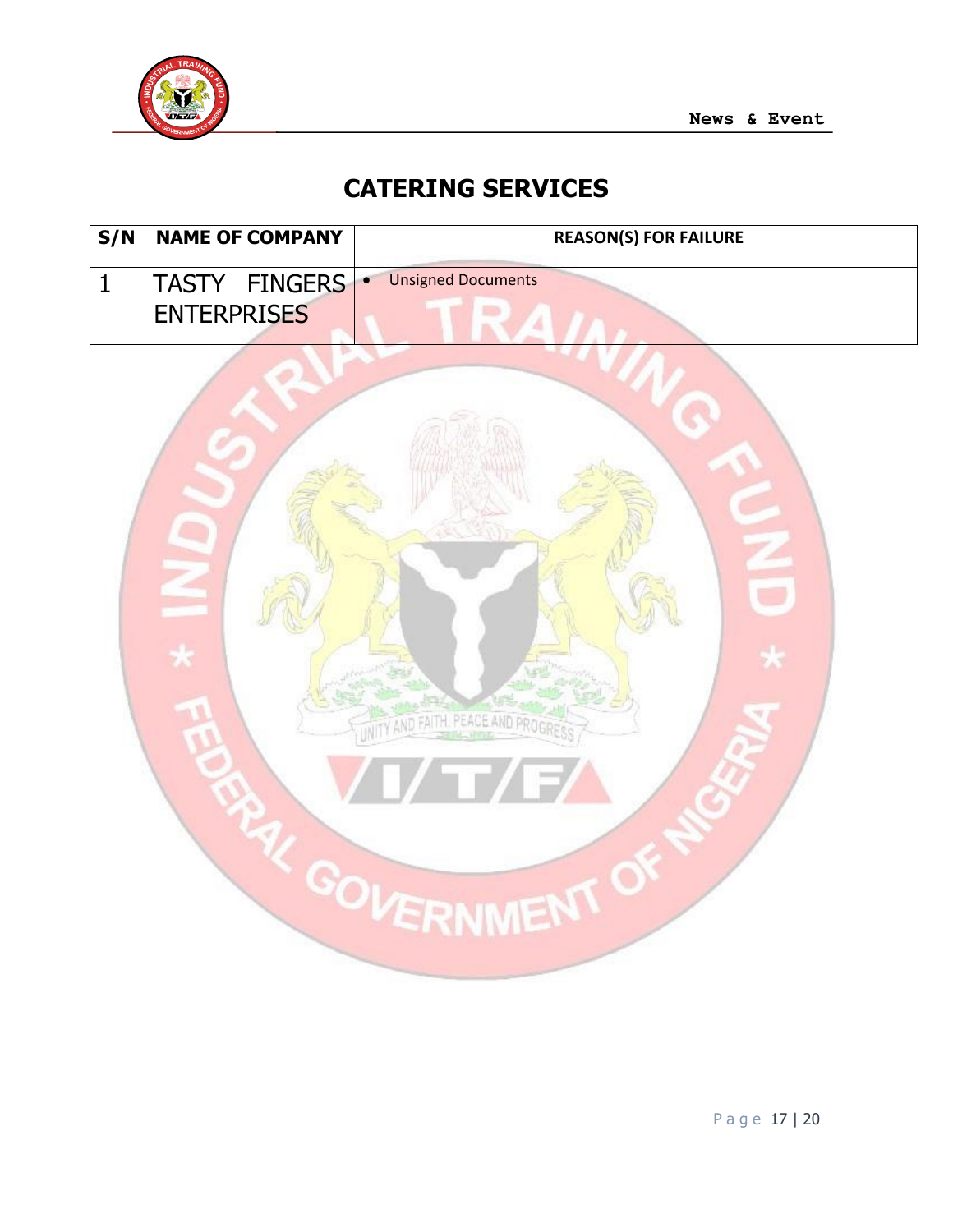

### **CORPORATE GIFT ITEMS**

| S/N            | <b>NAME OF COMPANY</b>                                   | <b>REASON(S) FOR FAILURE</b>                                                                                                                                                                                                                                                                                                                                                                                                                                          |
|----------------|----------------------------------------------------------|-----------------------------------------------------------------------------------------------------------------------------------------------------------------------------------------------------------------------------------------------------------------------------------------------------------------------------------------------------------------------------------------------------------------------------------------------------------------------|
| 1              | TRIPPLE A KINTEG<br><b>CONCEPT NIG. LTD</b>              | <b>Expired Evidence of Tax</b><br>$\bullet$<br><b>Expired Evidence of Pension Compliance Certificate</b><br>$\bullet$<br><b>Expired Evidence of ITF Compliance Certificate</b><br>$\bullet$<br><b>Expired Evidence of NSITF Compliance Certificate</b><br>Expired Evidence of registration on the National Data Base of BPP<br>No Sworn Affidavit<br>No Evidence of Financial Capability<br>No Verifiable Documentary Evidence of Previous Executed jobs<br>$\bullet$ |
| $\overline{2}$ | <b>GP-LAJOSH NIG. LTD</b>                                | No Evidence of Current NSITF Compliance Certificate<br>$\bullet$<br>No Evidence of Financial Capability                                                                                                                                                                                                                                                                                                                                                               |
| 3              | <b>CHIMACHEST</b><br><b>NIGERIA LTD</b>                  | <b>Expired income Tax</b><br>$\bullet$<br><b>Expired Pension Compliance Certificate</b>                                                                                                                                                                                                                                                                                                                                                                               |
| 4              | <b>ABEYSTEPH</b><br><b>GLOBAL</b><br><b>LINK LIMITED</b> | <b>Expired income Tax Certificate</b><br>$\bullet$<br><b>Expired Evidence of NSITF Compliance Certificate</b>                                                                                                                                                                                                                                                                                                                                                         |
| 5              | <b>COPORATE</b><br><b>JESIL</b><br><b>SERVICES LTD</b>   | Unsigned Document                                                                                                                                                                                                                                                                                                                                                                                                                                                     |
| 6              | <b>INTEGRATED</b><br><b>SEED</b><br><b>RESOURCES LTD</b> | Unsigned Sworn Affidavit                                                                                                                                                                                                                                                                                                                                                                                                                                              |
|                |                                                          | THEY AND FAITH, PEACE AND PROGRE                                                                                                                                                                                                                                                                                                                                                                                                                                      |

PAY GOVERNMENT OF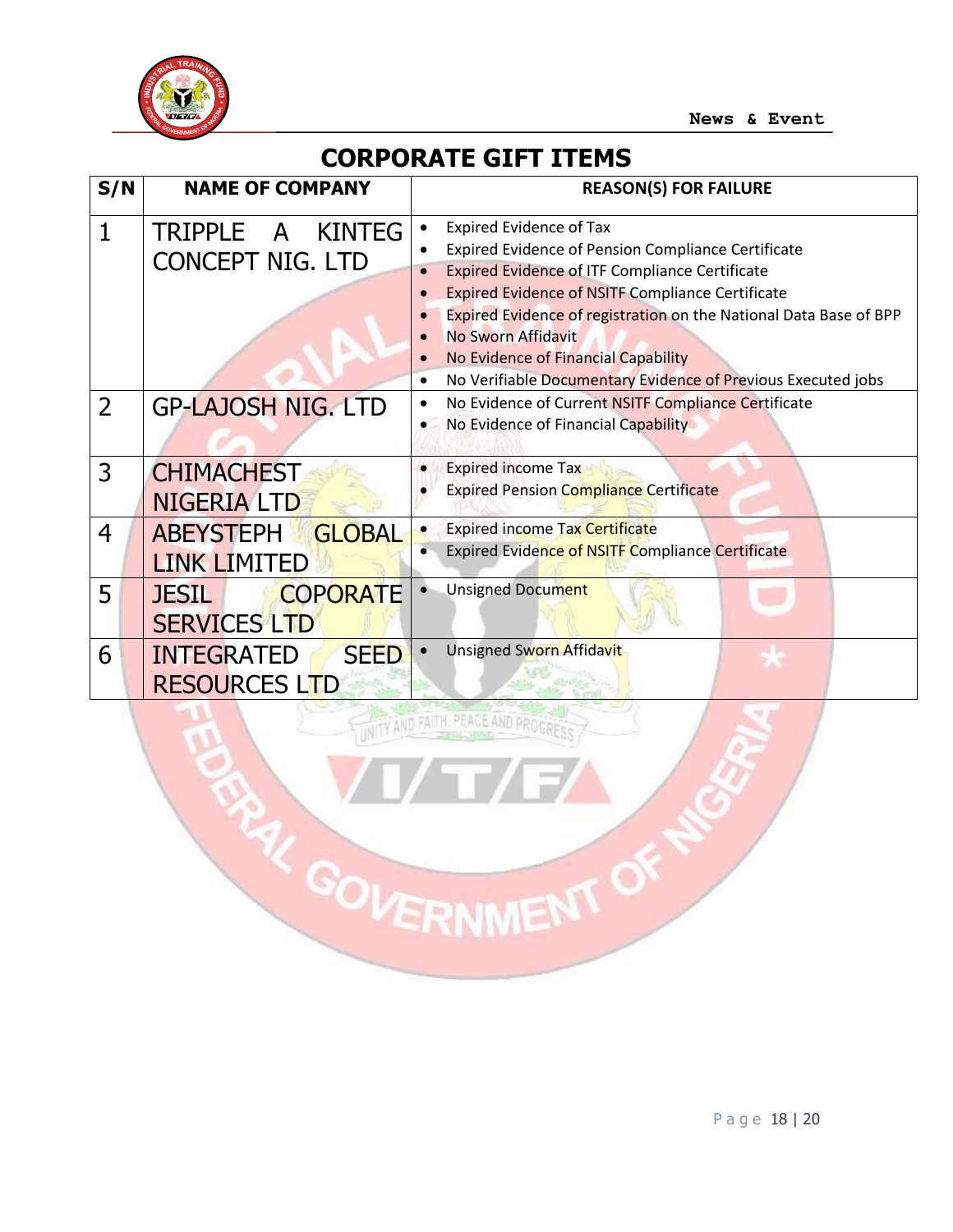

#### **PRINTING AND PUBLICATION**

| S/N            | <b>NAME OF COMPANY</b>                            | <b>REASON(S) FOR FAILURE</b>                                                                                                                                                   |
|----------------|---------------------------------------------------|--------------------------------------------------------------------------------------------------------------------------------------------------------------------------------|
|                | <b>SANDATORE ASSOUAL</b><br>LED                   | No Evidence of Pencom compliance<br>$\bullet$<br>No Evidence of ITF Compliance<br>No Evidence of NSITF Compliance<br>$\bullet$<br>No Evidence of Registration on BPP Data base |
| $\overline{2}$ | <b>GLOBAL</b><br><b>ABEYSTEPH</b><br>LINK LIMITED | No Evidence of Tax Clearance<br>$\bullet$<br>No Evidence of Pencom Compliance<br>No Evidence of compliance with NSITF                                                          |
| 3              | <b>HAMTUL PRESS</b>                               | No Evidence of PENCOM Compliance<br>• No Evidence of Registration on BPP Data base                                                                                             |